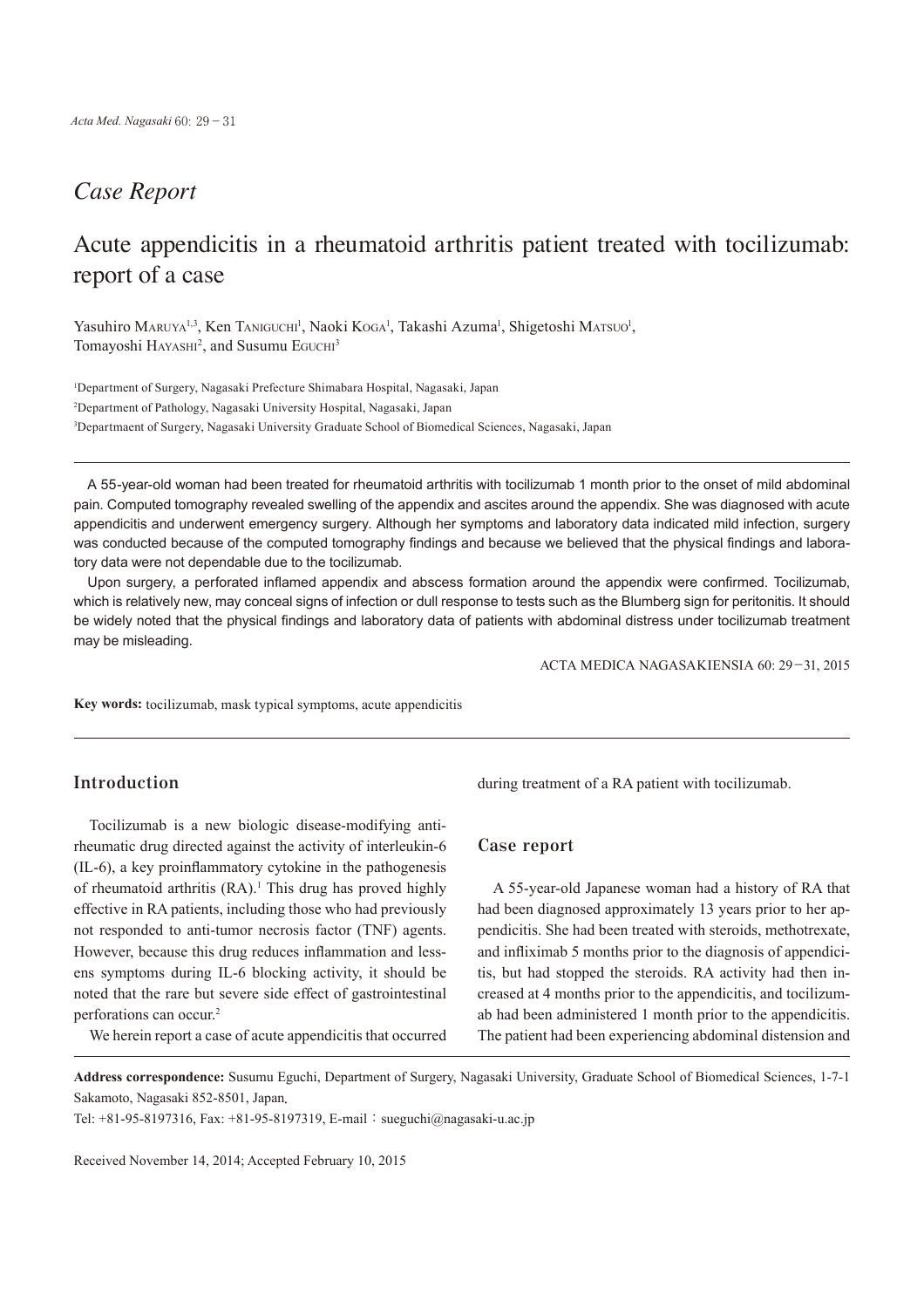30 Yasuhiro Maruya et al.: acute appendicitis in a patinent treated with tocilizumab

diarrhea over a 3-day period, and she had visited the hospital to obtain a second dose of tocilizumab. No significant inflammatory changes were noted in laboratory tests, but abdominal computed tomography (CT) revealed swelling of the appendix and the presence of ascites around the appendix (Fig. 1). The patient was then referred to our hospital with a diagnosis of acute appendicitis. At the time of admission, her blood pressure was 154/98 mmHg with a heart rate of 112 beats/min, a body temperature of 37.2ºC, and an oxygen saturation  $(SpO<sub>2</sub>)$  level of 99% on room air. Physical examination revealed mild tenderness in the right lower quadrant, without rebound tenderness. Laboratory tests revealed a white blood cell (WBC) count of 11,100 cells/m<sup>3</sup>, a hemoglobin level of 15.2 g/dl, a platelet level of  $10.8 \times 104$ cells/m3 , an albumin level of 4.1 g/dl, a blood urea nitrogen (BUN) level of 11.8 mg/dl, a creatinine level of 0.61 mg/dl, and a C-reactive protein (CRP) level of 0.35 mg/dl. The patient's transaminase level was normal. Although the acute appendicitis had appeared mild in the physical findings and laboratory data, we decided to conduct emergency surgery because CT revealed swelling of the appendix and the presence of ascites around the appendix and our sense was that the physical findings and laboratory data were not dependable due to the effect of the tocilizumab.

The patient underwent operation under general anesthesia, and a 5-cm Lennander's pararectal incision was made. At the time of surgery, a perforated inflamed appendix and abscess formation around the appendix were confirmed (Fig. 2). Appendectomy was performed, the local area was irrigated with 3,000 ml of saline, and a drain was inserted into the pouch of Douglas. Pathological examination revealed the appendix with abscess formation and perforation (Fig. 3). There were no effects of tocilizumab such as inhibition of inflammatory cell infiltration. The patient had an uneventful postoperative recovery, but we followed up carefully, taking

the effects of the tocilizumab into consideration. On the first day after the operation, the patient's WBC count was 10,400 cells/m3 , and her CRP level was 0.55 mg/dl, and she began to take meals. On the third day after surgery, her WBC count had decreased to 8,100 cells/m3 , her CRP level was 1.69 mg/ dl and her temperature was below 37.0ºC. On the fourth postoperative day, the drain was removed. On the fifth day, her WBC count had decreased to 6,700 cells/m<sup>3</sup> and her CRP level was 1.33 mg/dl; antibiotics were stopped. However, on the seventh day, the patient's body temperature began to rise, and her RA symptoms steadily worsened. She was transferred to a hospital specializing in RA on the fourteenth day after surgery. The previous administration of tocilizumab did not appear to have affected the healing process.



**Figure 2.** Surgical findings. A perforated inflamed appendix and abscess formation around the appendix were confirmed (arrow).



**Figure 1.** CT images. Abdominal CT revealed a swelling of the appendix and the presence of ascites around the appendix (arrow).



**Figure 3.** Pathological examination revealed the appendix with abscess fomation and perforation (arrow). There were no effects of tocilizumab such as inhibition of inflammatory cell infiltration.